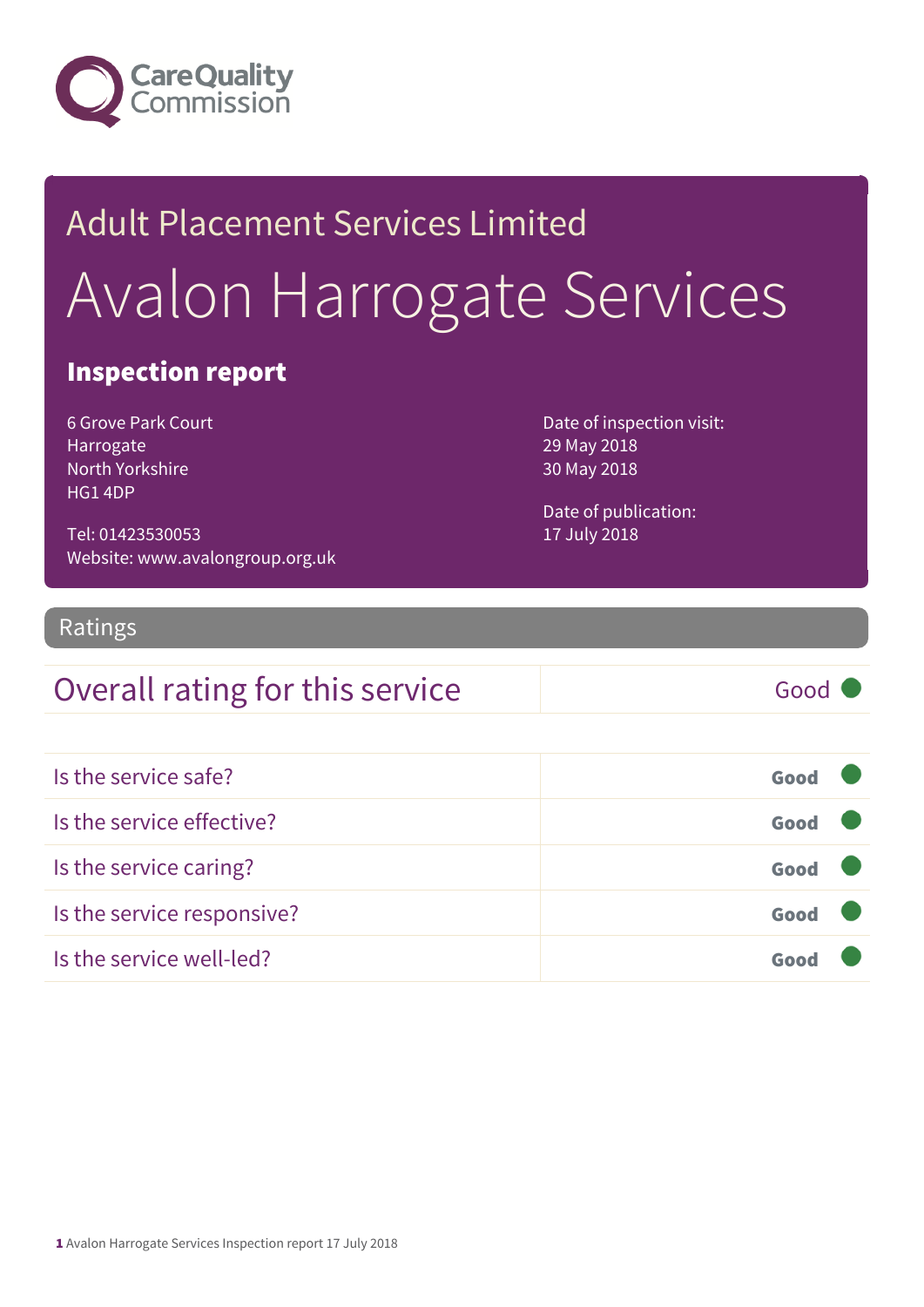## Summary of findings

#### Overall summary

This inspection took place on 29 and 30 May 2018 and was announced.

Avalon Harrogate Services provides personal care and support to people who have a learning disability or autistic spectrum disorder. Some of the people who use the service are also living with dementia. Some people who receive support live in small supported living services which are staffed according to assessed needs. Other people live in a family setting with a main carer. This is called shared lives. The aim of the service is to support people to live independently. The service was supporting 15 people at the time of our inspection. For the purposes of this report the term 'staff' refers to supported living workers as well as shared lives carers.

Not everyone using Avalon Harrogate Services receives regulated activity; CQC only inspects the service being received by people provided with 'personal care'; help with tasks related to personal hygiene and eating. Where they do we also consider any wider social care provided.

At our last inspection we rated the service good. At this inspection we found the evidence continued to support the rating of good and there was no evidence or information from our inspection and ongoing monitoring that demonstrated serious risks or concerns. This inspection report is written in a shorter format because our overall rating of the service has not changed since our last inspection.

A registered manager was in post. A registered manager is a person who has registered with the Care Quality Commission to manage the service. Like registered providers, they are 'registered persons'. Registered persons have legal responsibility for meeting the requirements in the Health and Social Care Act 2008 and associated Regulations about how the service is run.

People were supported by staff who understood the risks they faced and how to support them to reduce these. People were protected from harm by staff that recognised the signs of abuse and were confident to raise concerns.

There was enough staff to safely provide care and support. Safe recruitment processes helped to prevent unsuitable staff working with people who needed support. Staff received regular supervision and training which supported them in their roles.

Personalised care plans and risk assessments were in place. The care and support people received was person centred. Staff were kind and treated people with dignity and respect and their independence was promoted. They were sensitive to people's needs regarding equality, diversity and their human rights, as their choices and preferences were respected. People were encouraged and supported to lead full and active lives in their homes and in the community.

People are supported to have maximum choice and control of their lives and staff supported them in the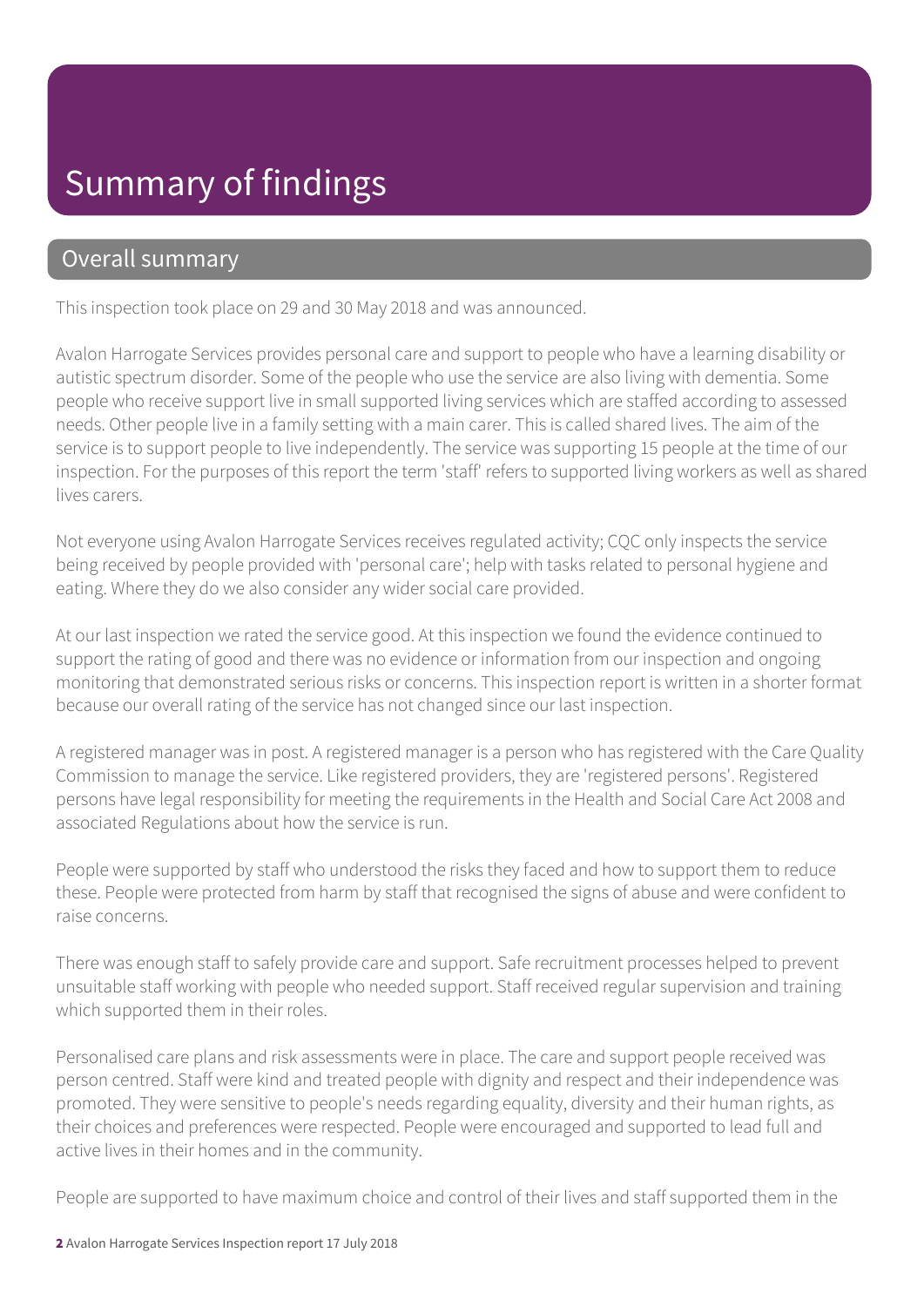least restrictive way possible; the policies and systems in the service support this practice.

The service was well-led and there were effective quality assurance systems in place to assess, monitor and improve the quality and safety of the service people received. Feedback systems were in place where the views of people and relatives were sought. People were given information on how to raise a complaint should they choose to do so.

Further information is in the detailed findings below.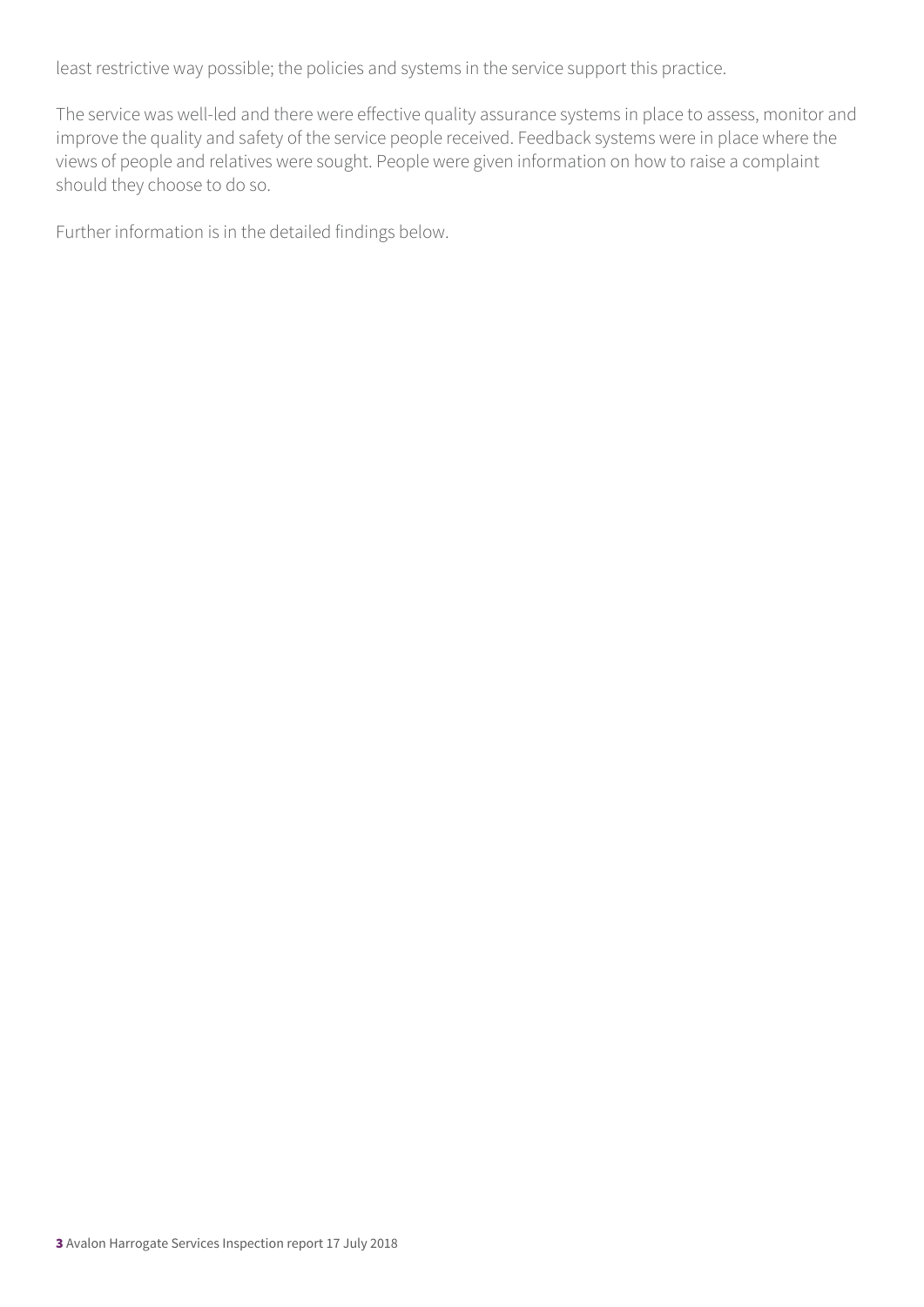#### The five questions we ask about services and what we found

We always ask the following five questions of services.

| Is the service safe?       | Good |
|----------------------------|------|
| The service remains Good.  |      |
| Is the service effective?  | Good |
| The service remains Good.  |      |
| Is the service caring?     | Good |
| The service remains Good.  |      |
| Is the service responsive? | Good |
| The service remains Good.  |      |
| Is the service well-led?   | Good |
| The service remains Good.  |      |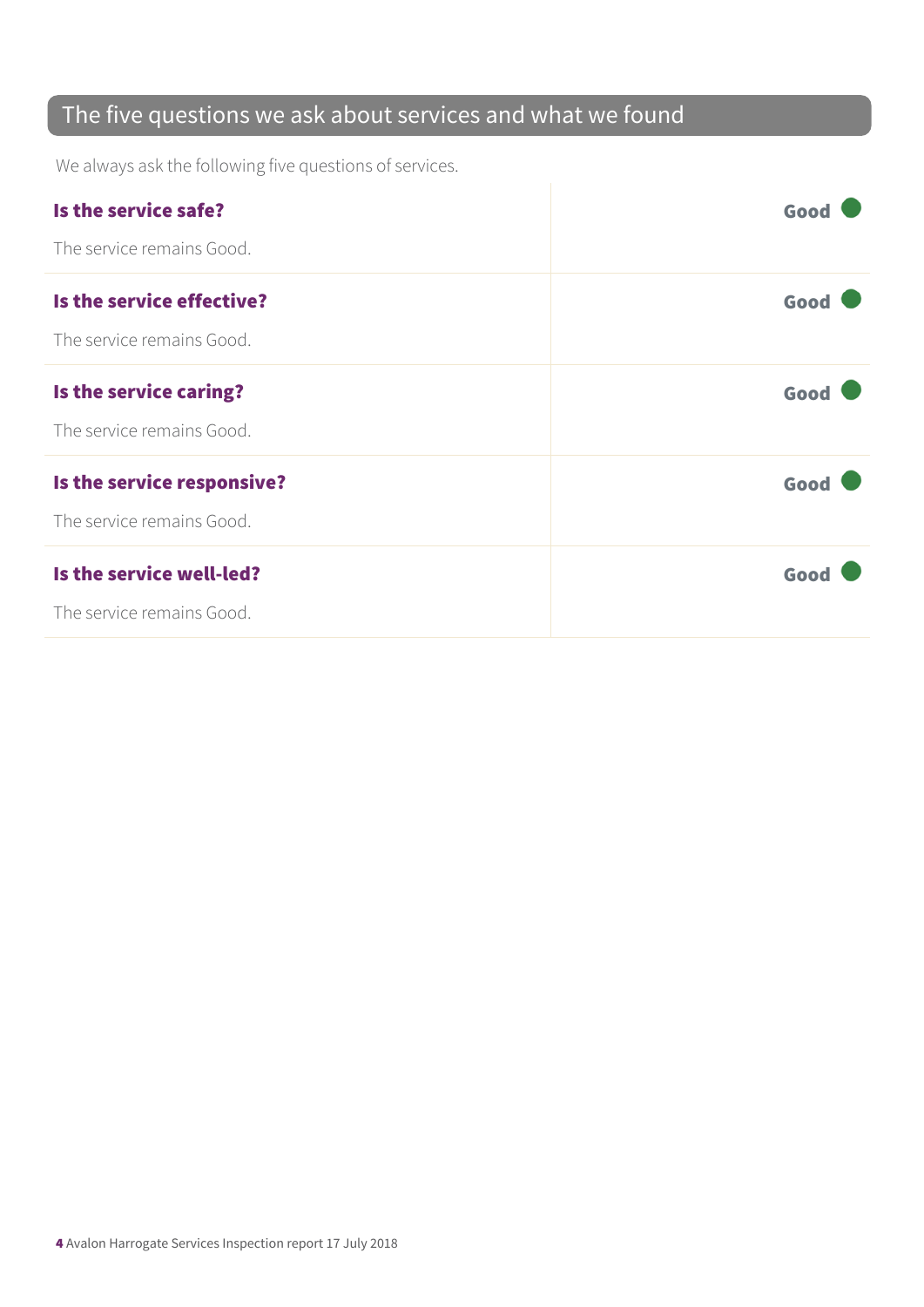

# Avalon Harrogate Services Detailed findings

# Background to this inspection

We carried out this inspection under Section 60 of the Health and Social Care Act 2008 as part of our regulatory functions. This inspection was planned to check whether the provider is meeting the legal requirements and regulations associated with the Health and Social Care Act 2008, to look at the overall quality of the service, and to provide a rating for the service under the Care Act 2014.

This comprehensive inspection took place on 29 and 30 May 2018 and was announced. We gave the service 48 hours' notice of the inspection visit because the location provides a domiciliary care service and we needed to be sure that someone would be at the office to speak with us. The inspection team consisted of one adult social care inspector.

We used information the provider sent us in the Provider Information Return. This is information we require providers to send us at least once annually to give some key information about the service, what the service does well and improvements they plan to make. We reviewed the information included in the PIR along with information we held about the service, for example, statutory notifications. A notification is information about important events which the provider is required to tell us about by law.

We reviewed three staff files, staff time sheets, policies and procedures, compliments and complaints, incident and accident monitoring systems, meeting minutes, training records and surveys completed by the service. We looked at three people's care records, these included care plans, risk assessments and daily notes. Following the inspection, we asked the provider to send us more information about audits. The provider sent the information to CQC in a timely manner.

We spoke with five people who used the service, the registered manager, two service managers, the training manager, three support workers, spoke with a shared lives carer, and the policy and projects officer. Following the inspection, we spoke with a health and social care professional and a worker from an organisation that supports people with activities.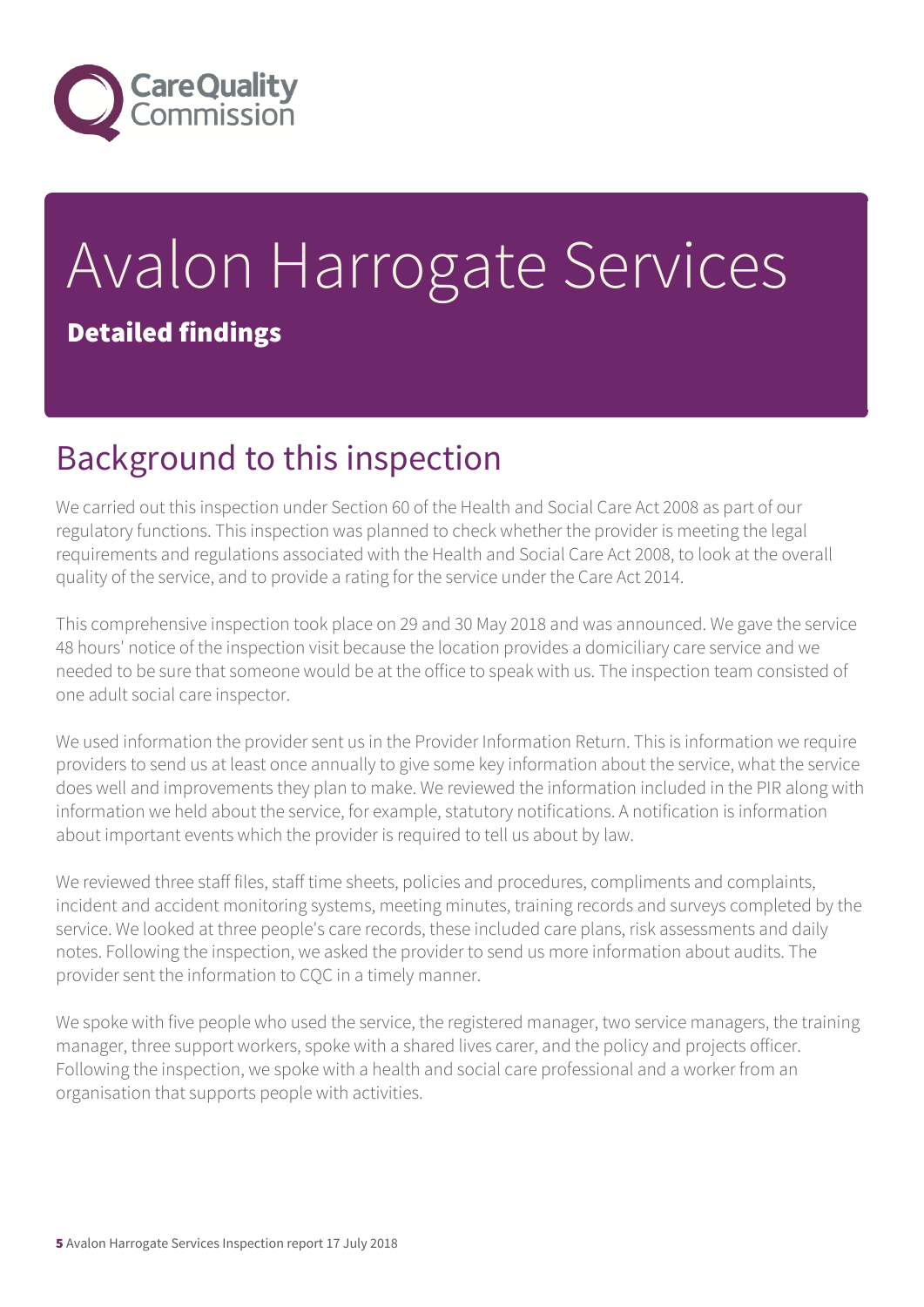#### Is the service safe?

## Our findings

People told us they were cared for safely by staff. Comments included, "I live with [Name] in their house and it's lovely and safe" and "I am safe inside and outside with the staff."

Staff had a good understanding and knowledge of safeguarding people and knew how to recognise abuse or neglect. Staff understood their responsibilities to report concerns and were confident actions would be taken to protect people they supported.

People were protected from discrimination. One told us, "I would not worry if I had to whistle blow about staff or if there was any discrimination shown to people."

Risks associated with people's care and support were recognised and managed. These included for example risks relating to moving and handling and if any equipment was used. This meant staff had the guidance they needed to help people remain safe.

Medicines were administered safely to people who needed this support. Care records included information about what medicines people needed and the level of support required. Where people needed support to take their medicines, they were confident they received these as required. Medicines audits were completed to ensure any shortfalls were identified and staff were monitored to ensure they were competent to administer medication.

People and staff told us they had no concerns regarding the staffing levels. The registered manager made sure there were sufficient numbers of suitable staff to keep people safe. They told us any new care packages would not be accepted if there were not sufficient staff to meet people's needs. Staff we spoke with confirmed this.

Staff were safe and suitable to work with people. Disclosure and Barring Service check (DBS) were carried out before staff started working at the service. The DBS carry out a criminal record and barring check on individuals who intend to work with vulnerable adults. We also saw that previous employer references had been obtained and a full work history was provided within the application form.

The provider recognised errors and reflected on situations to make on going improvements. For example, the registered manager had reviewed how accidents and incidents were being recorded by staff and additional training had been provided. This meant the registered manager and provider had identified patterns and trends, took action to reduce reoccurrences and learned from any shortfalls.

Staff were aware of the risk of cross infection and we saw personal protective equipment such as gloves and aprons were available and being used.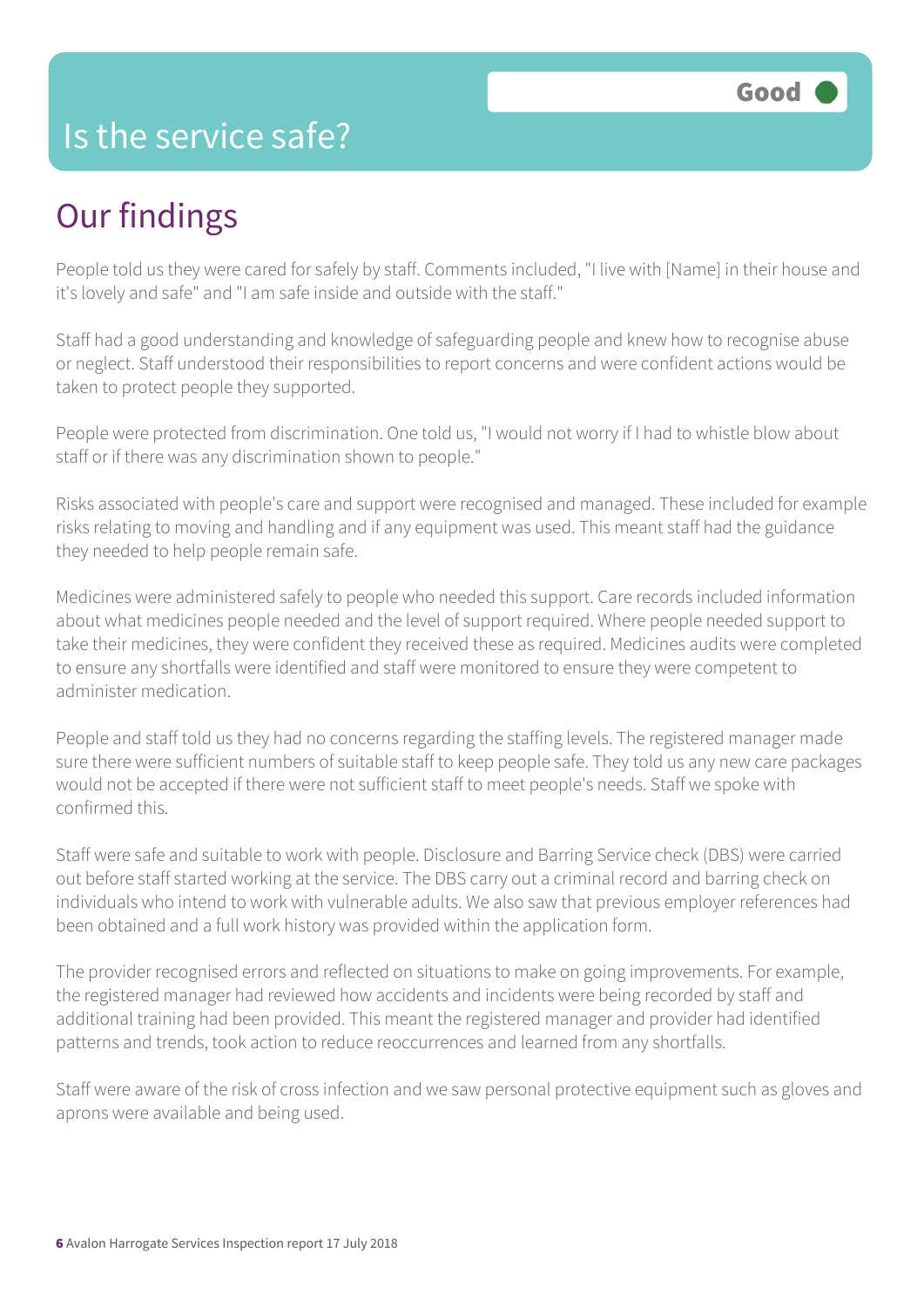## Is the service effective?

# Our findings

People received care from staff who had the knowledge and skills to meet their needs. One person said, "The staff are really good." When we visited a person in their own home they told us, "I have a super place and I trust staff."

Care records and assessments showed how people's physical and emotional needs were met and how they wished to be cared for. Care files listed key information about the person and information was recorded sensitively and respectfully.

Staff received regular supervisions and appraisals. Training records showed staff had completed courses relevant to their role to effectively support people. These included moving and handling, health and safety, safeguarding people, safe handling of medications, dementia awareness, nutrition and health, positive behaviour support and sexuality. Staff were very complimentary about the training provided. One told us, "Training is top grade." Induction training was linked with the care certificate. This is an agreed set of standards that sets out the knowledge, skills and behaviours expected of specific job roles within health and social care. During staff inductions, a person who receives support are invited to share their experiences so staff gain understanding from their perspective.

People were supported to eat a healthy diet of their choice by staff knew people's food and drink preferences. Care plans detailed people's dietary needs, preferences and any food allergies. For example, one person's care file included information and advice for staff about their dietary requirements associated with a medical condition.

People's records demonstrated the service had worked with healthcare professionals in the provision of people's care to promote their health and well-being. These including GPs, nurses and mental health professionals. People were supported to attend appointments and annual health checks. One person told us, "Staff help me. They call the doctor and go with me."

The Mental Capacity Act 2005 (MCA) provides a legal framework for making particular decisions on behalf of people who may lack the mental capacity to do so for themselves. The Act requires that as far as possible people make their own decisions and are helped to do so when needed. When they lack mental capacity to take particular decisions, any made on their behalf must be in their best interests and as least restrictive as possible.

The service was working within the principles of the MCA. Staff had a good understanding of the importance of protecting people's rights to refuse care and support. Staff were clear when people had the mental capacity to make their own decisions, this would be respected. Care staff told us they asked for people's consent before providing their care. One said, "I always ask for people's consent before doing anything for them. I am in their home, not mine."

The service ensured they kept up to date with best practice guidelines. For example, the service had worked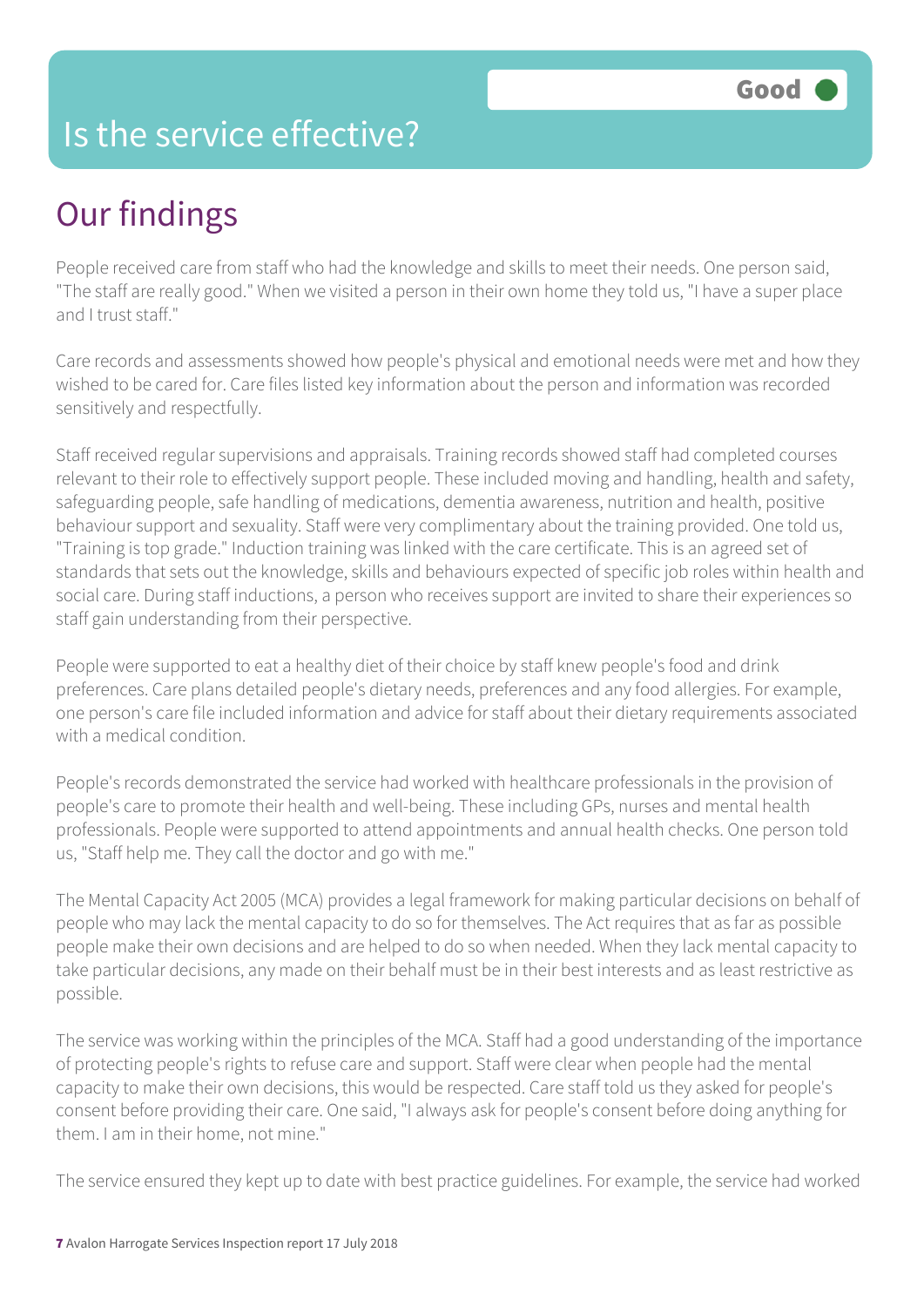closely with a pharmacist to review policy and procedures and training had been provided from an organisation that specialised in a specific medical condition.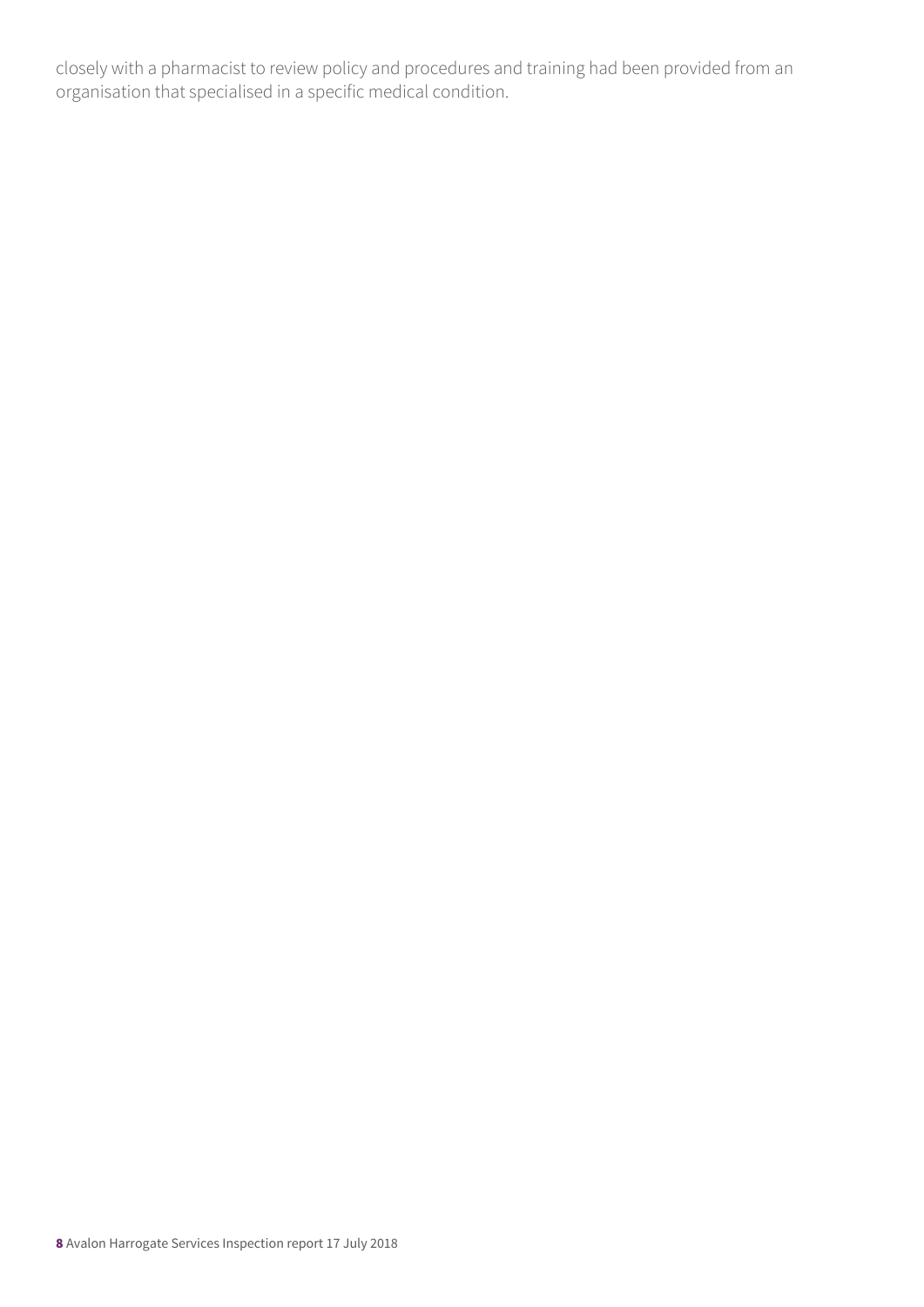# Our findings

Staff were kind and compassionate and treated people with respect. Without exception, people we spoke with were complimentary about the staff. Comments included, "Staff are nice and kind. They are good and polite" and "Staff make me laugh. I like them very much and they care about me." A health and social care professional told us, "The staff are definitely kind and caring and involve people in their care."

Staff recognised people's individuality and were aware of the challenges they faced. For example, one staff member told us they would not accept any form of discrimination and would support people if they experienced this. Information was available to people about hate crime and the support that was available should a person be discriminated against. For example, because of their disability or religion.

People told us the staff asked for their views and included them in all decisions about their care. We saw documentation in easy read and pictorial format to help people express their wishes. One person said, "Staff check what I want to do. I can decide." Another said, "I speak to the staff and can go to the office for a chat and am listened to." Information was available about other organisations such as advocacy where people could receive advice and support.

People were treated with dignity and respect. Staff we spoke with had a good appreciation of people's needs around privacy and dignity. One person explained to us they were never worried about how the staff supported and prompted them with their personal care needs.

Information about people was kept securely in the office. The registered manager ensured that confidential paperwork was collected from people's homes and stored securely at the registered office.

People told us they were supported to remain independent. One person said, "Staff go through things with me, like how to do a big shop, cooking and laundry." Another person told us that staff had shown them how to take their medication. The registered manager showed us evidence of two care packages which had been reduced because people had become more independent.

We saw a several compliments the service had received from relatives about the support provided. Comments included, "Our family are grateful for all the support you gave" and "Thank you for all your support."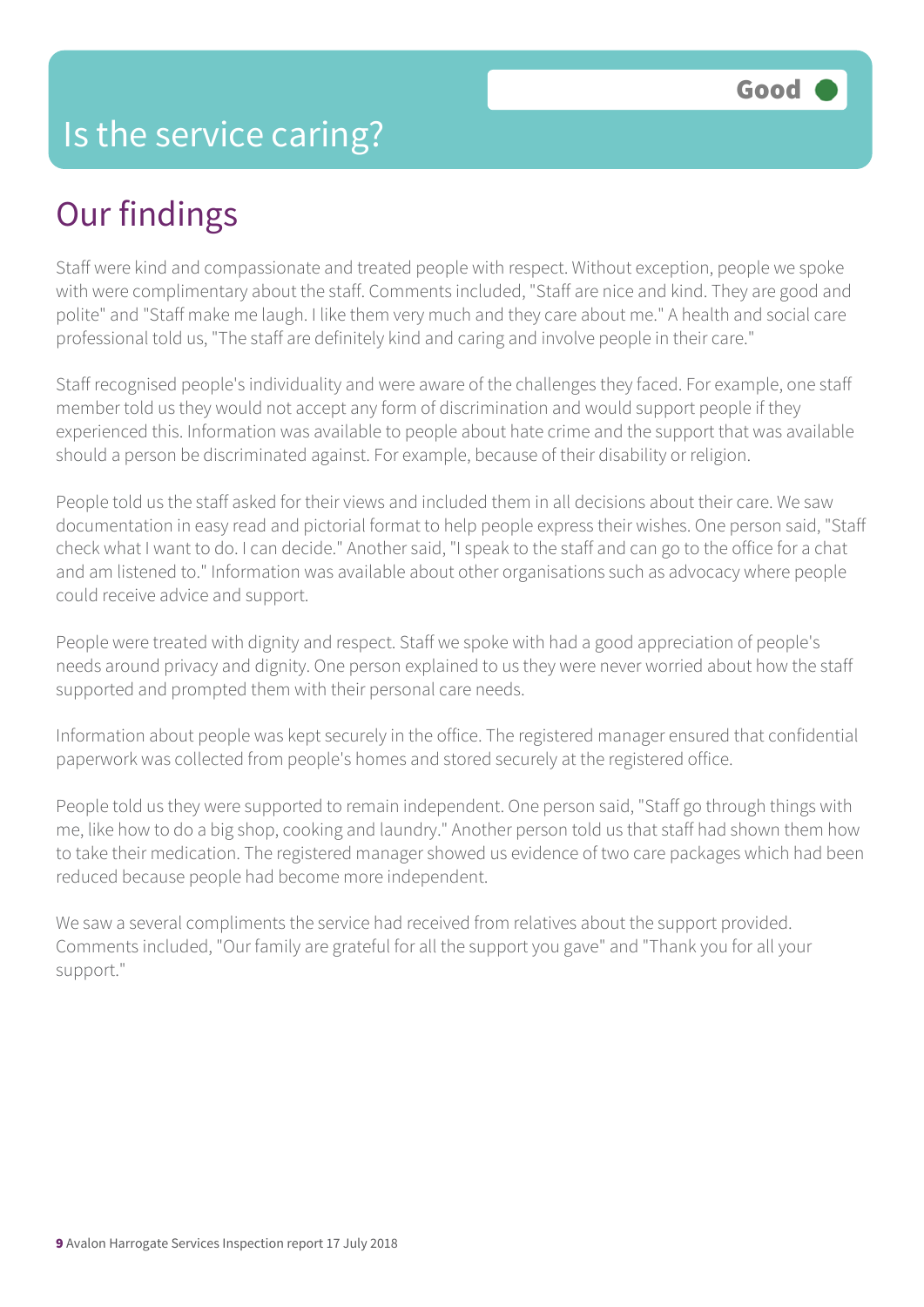## Is the service responsive?

# Our findings

People received a service that was person centred and responsive to their needs. One person said, "I have the staff come when it is a good time for me."

People's care plans were specific to their individual needs and guided staff on the support they required and how this was to be provided. People's likes and dislikes were listed and staff we spoke with clearly knew people well. Staff could tell us about their individual needs and preferences. A health and social care professional explained how the service had made a difference to people. They said, "The staff were brilliant with [Name] and helped them blossom and lead a better quality of life."

The service was responsive to people's changing needs and staff responded in a person centred way. For example, one person had been too anxious to go to a cancer screening appointment. Staff took their time with the person and discussed their concerns. Their anxiety reduced and they attended the appointment accompanied by the staff member. On another occasion, a person being supported became unwell and was admitted to hospital. The staff member did not finish their shift until they knew the person was settled and had shared information about their needs with medical staff.

People's care plans were reviewed and updated regularly. Any changes were communicated with staff and other professionals on a regular basis. One staff member told us, "We are quickly informed if there are changes and updated care plans are shared with us." This meant care and support was appropriate to the person's current needs.

Information was available to people in different formats to make it accessible for them. For example, there were easy read and pictorial versions on topics such as looking after people's personal information, shared lives documentation, and what a person should do if they were unhappy about the service provided and wanted to complain.

At the time of our inspection no one was being supported with end of life care. The registered manager explained they would work alongside health care professionals should people need this level of support and training was provided in the principles of end of life care.

People were protected from discrimination by staff who respected people's choices and individuality. People told us they had choice in what they wanted to do. For example, one person told us they had a choice when and how the household tasks were completed and when they wanted help to wash their hair.

Staff promoted the use of technologies and supported people to use their phones or computers to keep in contact with family members or order items over the internet.

Arrangements were in place to meet people's social and recreational needs. People were supported to attend activities of their choice and maintain hobbies and interests. People we spoke with told us how much they enjoyed the holidays and trips out with staff. One told us, "If I could, I would spend all day with the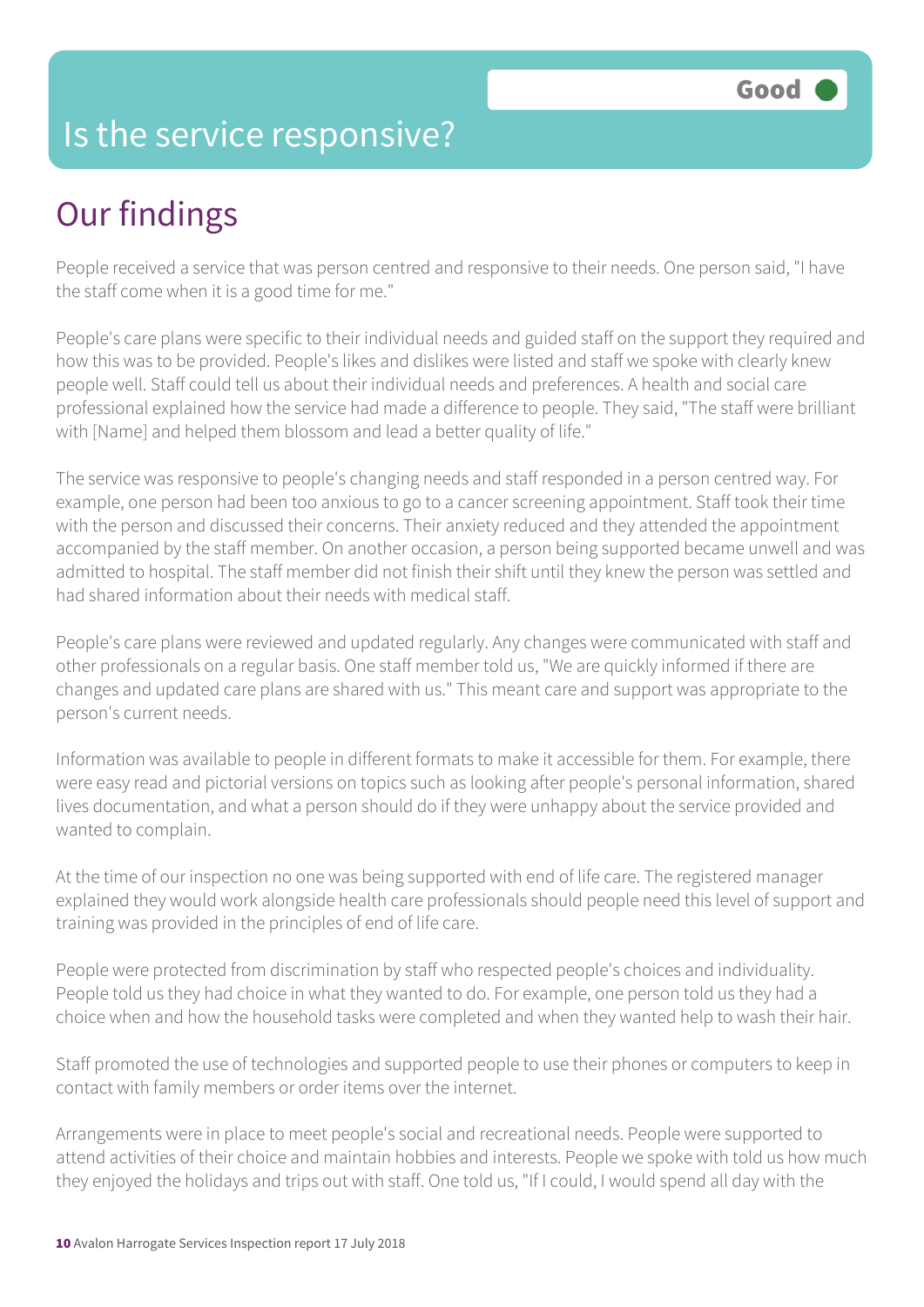staff."